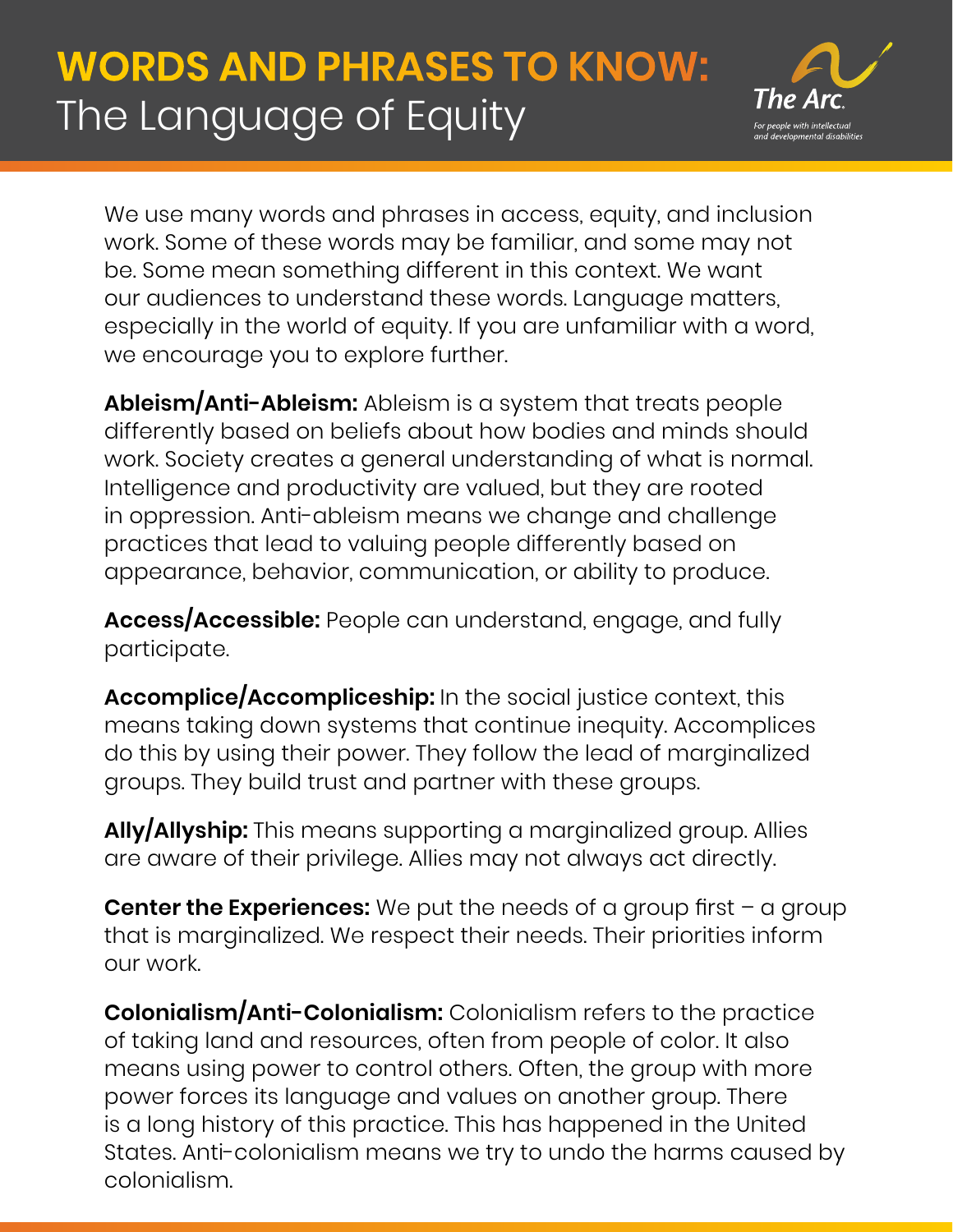

**Cross-Movement Advocacy:** Advocacy across social justice movements. For example, a disability organization can advocate for racial justice. A racial justice organization can advocate for disability justice. Often, organizational partners or activists work together to engage in cross-movement advocacy. This helps demonstrate solidarity or even accompliceship.

**Diverse/Diversity:** People come from different backgrounds. They are different races, ages, and genders. They have different abilities and disabilities. We want people who will bring different ideas and thoughts.

**Equity/Equitable/Inequity:** Equity/equitable mean we treat all groups fairly. It means we try to shift power from groups that have more to groups that have less. Inequity means we do not treat all groups fairly – we do not try to make power equal between groups.

**Identities:** The ways we define who we are. Sometimes, society creates or defines identities.

**Inclusion/inclusive:** People feel welcomed, respected, and valued for who they are. They know they belong.

**Intersect/Intersectionality:** Intersect means things come together or overlap. Intersectionality refers to the overlap of identities. People can experience more marginalization if they have more than one marginalized identity.

**LGBTQIA+:** LGBTQIA+ refers to people who identify as lesbian, bisexual, bigender, gay, transgender, queer, intersex, asexual, aromantic, and other diverse gender and sexual identities.

**Lived Experience:** People who live with or have an identity. Often, their identity or experience is marginalized.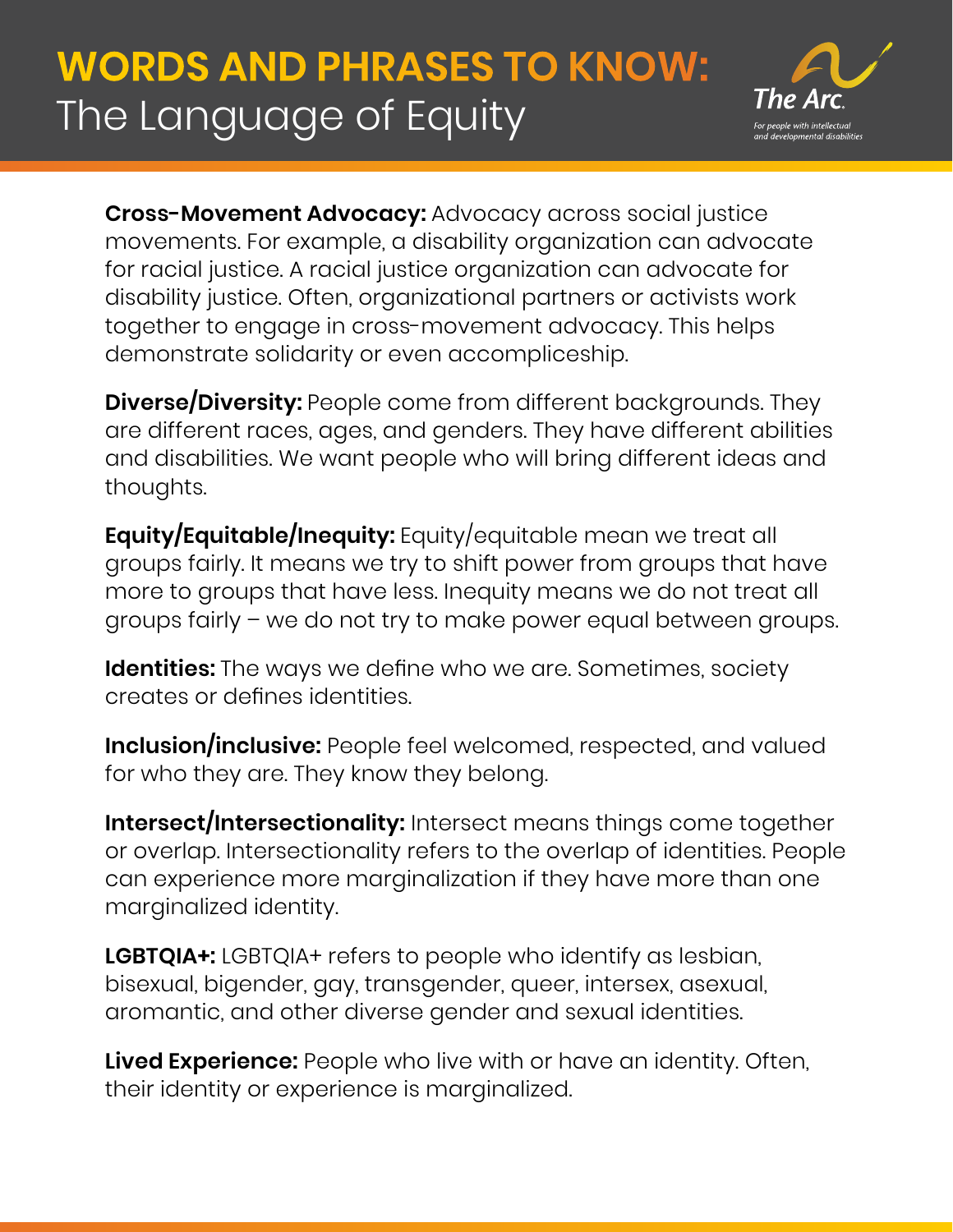

**Marginalized:** Marginalized means that some groups are treated differently than others. The treatment is often negative. Some groups have been treated unfairly for a long time.

**Oppression:** Oppression means treating a group badly or unfairly. Oppression is rooted in power. Power can exist within people, structures, and systems.

**Policies:** Documented ways that an organization does things. Often, policies are written down and contain organizational values.

**Practices:** Informal ways that people or teams within an organization do things. Often, practices are not documented but still may be understood across an organization. Practices are often the result of an organization's broader culture.

**Procedures:** Formal ways that people or teams within an organization do things. Procedures often regulate how different teams work together.

**Resources:** Physical and digital documents, presentations, publications, statements, and other materials an organization creates. Resources are typically public facing.

**Social Justice:** The act of treating groups fairly in society. All groups have equitable access to resources. No group has more power than another group. There are many social justice movements.

**Solidarity:** Solidarity means supporting another group or issue. Solidarity can lead to allyship.

**Racism/Anti-Racism:** Racism is a system that treats groups differently based on race. Often, whiteness is valued more than color. Anti-racism means we change and challenge policies and practices that lead to racial inequity.